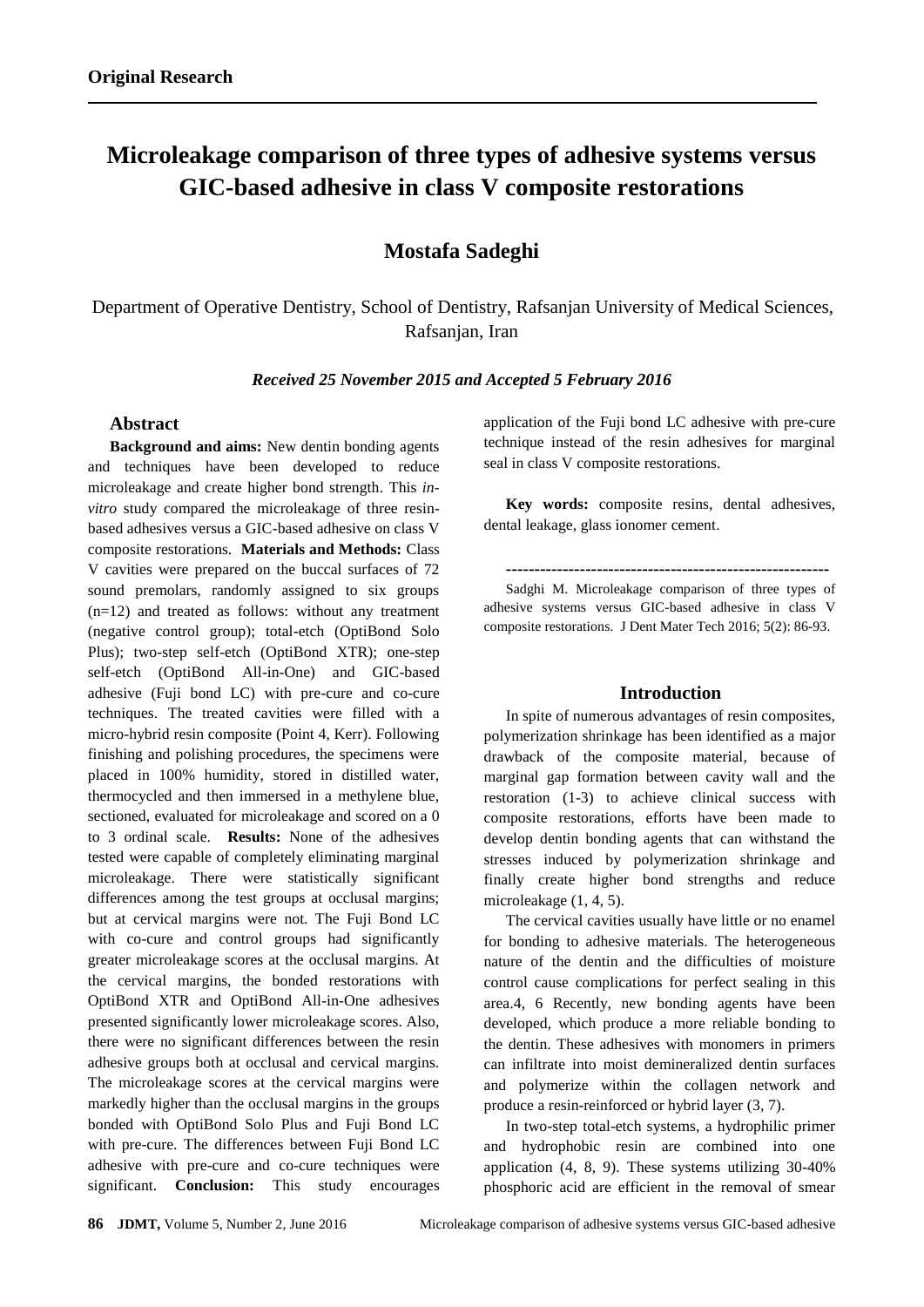layer, causing demineralization of the inorganic enamel surface, thus creating micro-porosities for a micromechanical bond(3,10,11). During dentin etching, overconditioning can occur, causing a collapse and shrinking of the collagenous fibular network due to loss of structural, inorganic support. As a result, exposed collagen fibrils and lack of support by partially infiltrated resin monomers result in a significant reduction in material-tooth structure adhesion (3, 7, 9).

Two-step self-etch adhesives are able to partially remove the smear layer and penetrate the dentinal surface, creating a less pronounced resin tag formation and hybrid layers that are thinner than those of totaletch systems (4,11,12). Very high dentin bond strengths comparable to total-etch adhesives are reported (6, 13); conversely, a common concern is inability commercial self-etching adhesives to etch enamel to the same depth as phosphoric acid (14). Single-step self-etch adhesives were also introduced to simplify bonding procedures, which compose of aqueous mixtures of phosphoric acid esters, primer and hydrophobic resin monomers into one container (9, 10, 15).

In 1995, a modern RMGIC was developed for direct bonding of resin composites to tooth enamel and dentin. After pretreatment of the cavity with a weak polyalkenoic acid, self-adhesion of the adhesive is obtained by both a micromechanical interlocking by a submicron hybrid layer (0.5–1 mm) and a chemical bond through ionic bonds between the carboxyl groups of the glass ionomer and calcium of hydroxyapatite that remains around the collagen (16-18).

However, from the best of our knowledge, there are few studies that assess the microleakage pattern around class V composite restorations bonded with different resin-based and GIC-based adhesives to date. Hence, the purpose of this *in-vitro* study was to compare the microleakage of three different kinds of generations of resin adhesives: total-etch (OptiBond Solo Plus), twostep self-etch (OptiBond XTR) and one-step self-etch (OptiBond All-in-One) adhesives versus a GIC-based adhesive (GC Fuji bond LC) with the pre-cure and cocure techniques at the occlusal and cervical margins of class V resin composite restorations. The null hypothesis was that GIC-based adhesive doesn't perform better than resin-based adhesives in reducing microleakage of class V composite restorations.

# **Materials and Methods**

In this study, 72 sound human maxillary premolars extracted for orthodontic reasons were collected; then scaled and cleaned with pumice and stored in an aqueous buffered solution of formaldehyde (Yekta Chem Co., Tehran, Iran) for two hours for infection control. The teeth were randomly assigned into six

groups (6 groups  $\times$  12 teeth) according to perform the cavity treatment.

Primarily, box shaped class V cavities (3.0 mm in height, 3.0 mm in mesiodistal direction, and 1.5 mm in depth) were prepared on the buccal surface with a fissure diamond bur (Diatech Dental AG, Heerbrugg, Switzerland) mounted with a high-speed handpiece, under copious water spray. The occlusal margins were located 2.0 mm above the cementoenamel junction (CEJ) level in enamel and the cervical margins were located 1.0 mm apically to the CEJ level in dentin/cementum. A 1.0 mm, 45° bevel was placed on the occlusal margins using a flame-shaped diamond bur (Diatech Dental AG), although the cavosurface wall at cervical margin was finished to a butt joint. Cavity preparations were rinsed with an air/water spray and gently air dried and the manufacturers' instructions were followed for the all materials precisely (Table 1) .

Group I (Negative control group): No acid etch and bonding agent were applied on the cavity walls.

Group II (OptiBond Solo Plus): The cavity walls was etched with a 37.5% phosphoric acid gel (Gel Etchant, Kerr Italia S.p.A., Salerno, Italy) for 15s, then thoroughly rinsed with water for 20s and gently air dried for 5s to remove excess moisture without desiccation of dentin. The two-step total-etch adhesive (OptiBond Solo Plus, Kerr Italia S.p.A. Salerno, Italy) was applied on the cavity walls and rub for 15s; and dried for 5s, a second layer of adhesive was also used and then light cured for 10s.

Group III (OptiBond XRT): The self-etch primer of two-step self-etch adhesive (OptiBond XTR, Kerr Italia S.p.A., Salerno, Italy) was applied on the cavity walls using a micro brush with a scrubbing motion for 20s. The adhesive was shaken briefly and then applied using a light brushing motion for 15s; air thinned for at least 5s and finally light cured for 10s.

Group IV (OptiBond All-in-One): The bottle of onestep self-etch adhesive (OptiBond All-in-One, Kerr Italia S.p.A., Salerno, Italy) was shaken for 10s and rubbed on the cavity walls for 20s; a second layer of adhesive was applied in the same fashion, air thinned lightly for 5s and then light cured for 10s .

Group V (Fuji Bond LC with pre-cure technique): The cavity walls were conditioned with GC cavity conditioner (GC Corporation, Tokyo, Japan) for 10s, rinsed thoroughly with water and then air dried but do not desiccate, keeping the dentin surface glistening. The standard of powder/liquid ratio (0.7g/1.0g) of Fuji Bond LC (GC Corporation, Tokyo, Japan); on the other hand, one level spoonful of powder and two drops of liquid were mixed for 10s. The mixture then was applied in a thin layer to the conditioned enamel and dentin surfaces using a disposable brush and light cured for 20s (the pre-cure technique).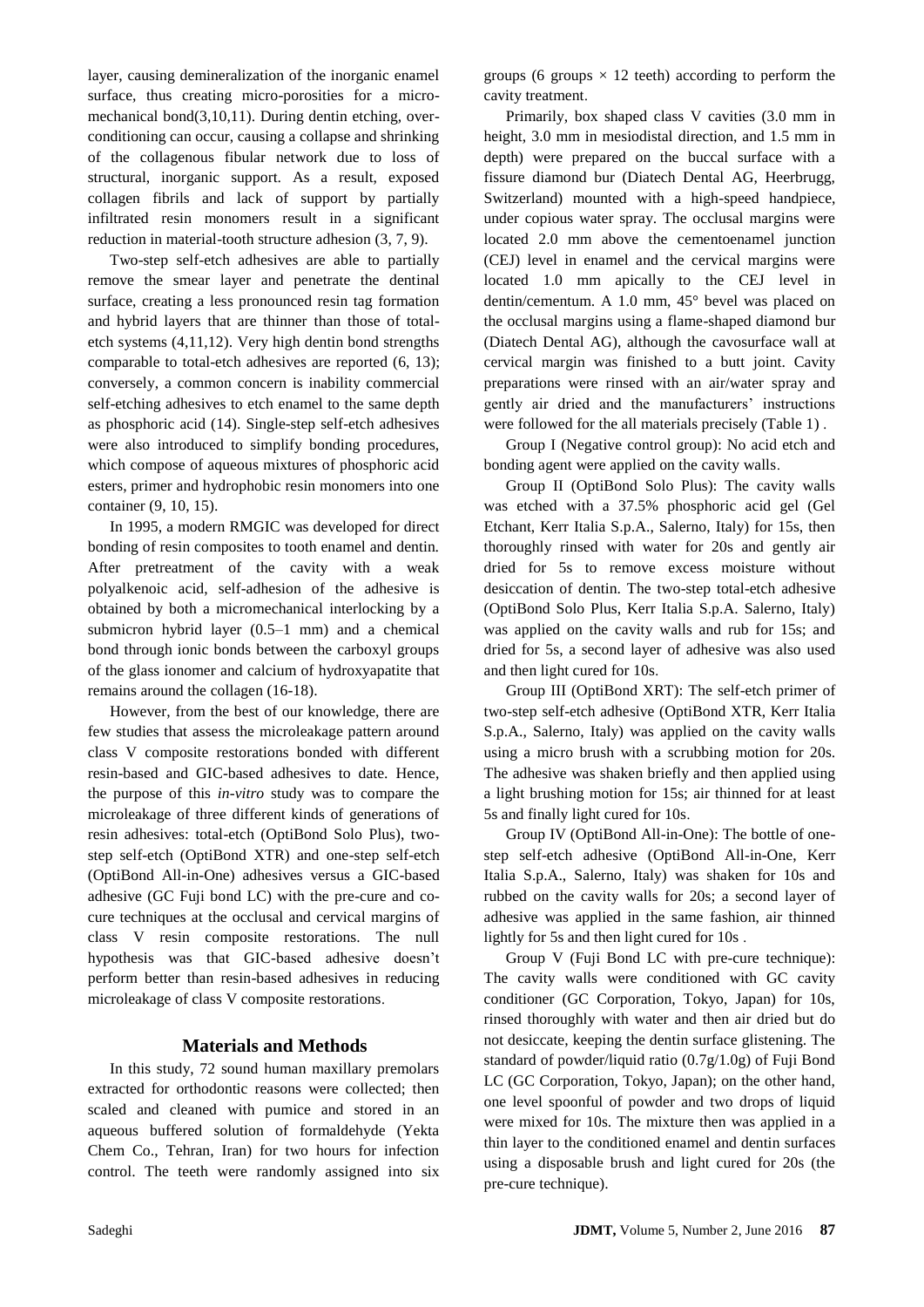Group VI (Fuji Bond LC with co-cure): Same as group five, a thin layer of the Fuji Bond LC adhesive (GC Corporation, Tokyo, Japan) was applied to the conditioned enamel and dentin surfaces, but it was not cured, the GIC-based adhesive and resin composite was co-cured for 20s (the co-cure technique).

The all light cure materials were polymerized with light-emitting diode (LED) curing unit (Demetron A.2, Kerr Italia, S.p.A.) with a light intensity of 1000  $mW/cm<sup>2</sup>$ ; and the tip of light cure unit was placed 1-mm away from the surface of the restoration materials. Immediately following cavity treatment in each specimen, the preparation was filled with a microhybrid resin composite (Point 4, Kerr Italia, S.p.A., Salerno, Italy, A2 Body Shade) in a two-layer increment technique, curing each increment for 20s.

The restorations were finished with finishing diamond burs (Diatech Dental AG) and polished with aluminum oxide disk (Kerr Hawe, Bioggio, Switzerland) from course to fine under constant air/water coolant, one disk for each five restorations. Subsequently, the specimens were placed in 100% humidity at room temperature for one month, then stored in distilled water at  $37 \pm 1$ °C for two weeks and finally thermocycled 1500 cycles between 5°C to 55°C to simulate the clinic situation with a dwell time of one minute in each bath and transfer time five second. The apices of the teeth were sealed with sticky wax. All the external surfaces of the teeth, except for a 1.0-mm margin around the restorations were covered with two layers of nail varnish. The teeth were then immersed in a 2% methylene blue solution (Merck KGaA, Darmstadt, Germany) for 24 hours at room temperature. The specimens were rinsed under tap water, air dried and sectioned into two halves mesiodistally in an occlusocervical direction through the middle of restoration with a water-cooled diamond disk (D&Z Diamant GmbH, Lemgo, Germany). Dye penetration was assessed in the two halves under a stereomicroscope (Nikon Eclips E600, Tokyo, Japan) at an ×20 magnification at the occlusal and cervical margins; if the microleakage score on the two halves was different, the half that showed more leakage was selected for assessment. Two independent pre-calibrated investigators blindly scored all interfaces and the consensus was forced when disagreements occurred. Dye penetration was scored on a scale from 0 to 3: 0=absence of dye penetration; 1=dye penetration less than half of cavity wall; 2=dye penetration more than half of cavity wall without reaching the axial wall and 3=dye penetration spreading along the axial wall. (Fig. 1) (1, 4, 8, 19).

Data were analyzed using SPSS-18 software (SPSS Inc, Chicago, IL, U.S.A.). The microleakage scores were analyzed using the non-parametric Kruskal-Wallis H test and Mann-Whiteney U-test. The occlusal and cervical margins were compared with each other with Wilcoxon signed rank test ( $\alpha$ =0.05).



**Figure 1.** Scoring of microleakage based on dye penetration: (A) score 0 at occlusal margin and 2 at cervical margin; (B) score 1 at occlusal margin and 3 at cervical margin.

#### **Results**

Descriptive statistics including the frequency, means and standard deviations of the microleakage scores in the experimental groups are summarized in table 2 and table 3. Based on the results, none of the adhesives tested were capable of completely eliminating marginal microleakage. The findings from the Kruskal-Wallis H

test showed that there were statistically significant differences among the test groups at occlusal margins  $(P=0.002)$ ; but at cervical margins were not  $(P=0.1)$ .

The results of the inter-comparison of the groups by the Mann-Whitney U-test revealed that only the Fuji Bond LC with co-cure had not significantly difference on microleakage scores, compared to the control group at the occlusal margins  $(P>0.05)$ . On the other hand, this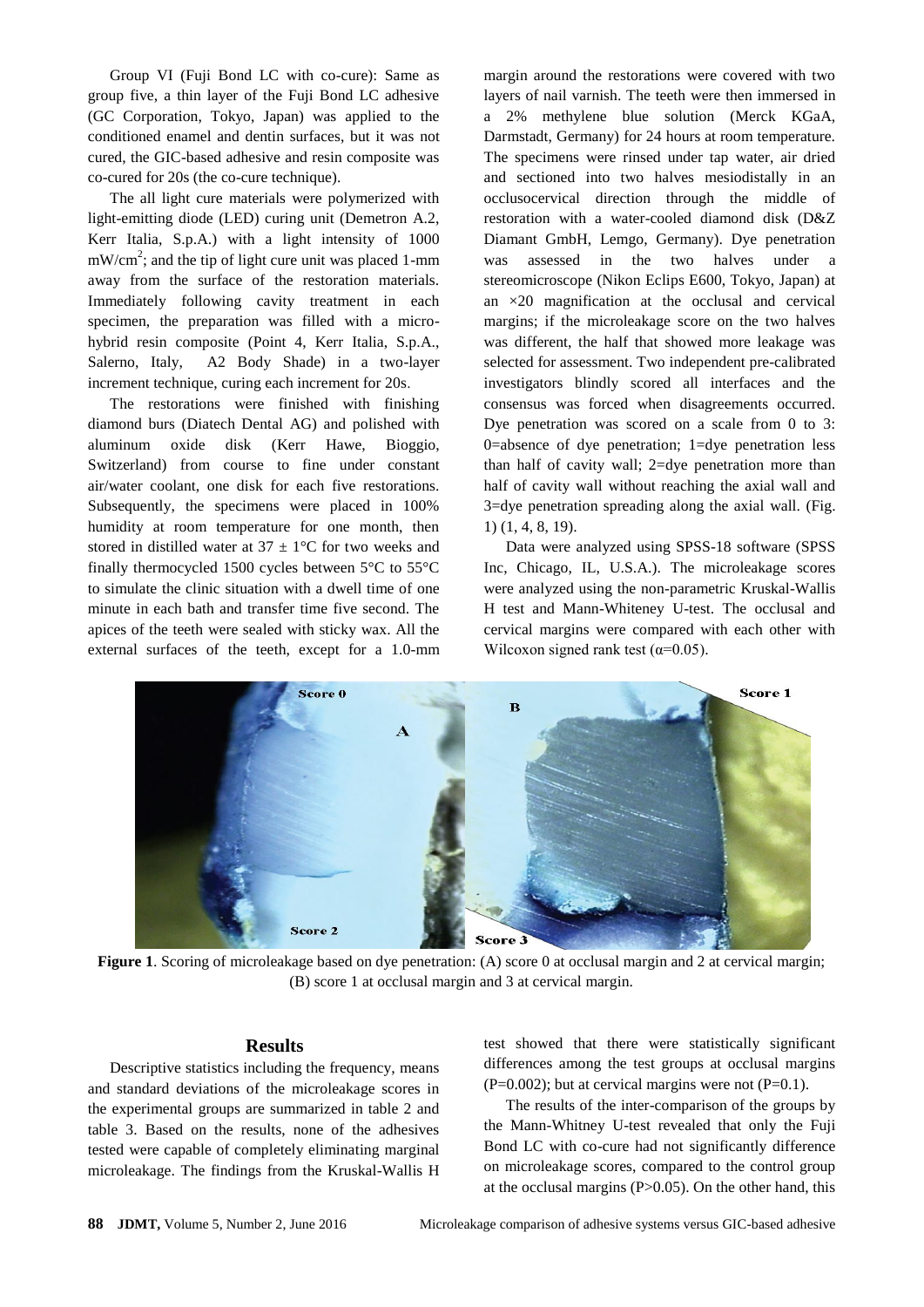group (Fuji Bond LC with co-cure) and control group presented the highest microleakage; the other groups had no significant differences at the occlusal margins with together. Also the results of the inter-comparison of the groups by the Mann-Whitney U-test showed that at the cervical margins, the OptiBond XTR and OptiBond All-in-One had statistically significant lower microleakage scores, compared to the other groups  $(P=0.02)$ ; whereas, the other groups had no significantly different from one another (P>0.05). Also the results of this study demonstrated that there were no significant

differences between the resin adhesive groups both at occlusal and cervical margins (P>0.05). At the cervical margins, the Fuji Bond LC with co-cure technique had only significantly higher microleakage scores than the groups that were bonded with OptiBond XTR and OptiBond All-in-One  $(P=0.023)$ .

The results of the Wilcoxon signed rank test showed that the microleakage scores at the cervical margins were markedly higher than the occlusal margins only in groups that were bonded with OptiBond Solo Plus or Fuji Bond LC with the pre-cure technique (P<0.05).

| <b>Material</b>                                                                                                    | Composition                                                                                                                                  | <b>Manufactures' Instructions</b>                           |  |
|--------------------------------------------------------------------------------------------------------------------|----------------------------------------------------------------------------------------------------------------------------------------------|-------------------------------------------------------------|--|
|                                                                                                                    |                                                                                                                                              | 1. Etch cavity walls with a 37.5% phosphoric acid gel for   |  |
| OptiBond Solo Plus                                                                                                 | Bis-GMA, GPDM, GDMA, HEMA,                                                                                                                   | 15s.                                                        |  |
|                                                                                                                    | ethanol, mono and di-functional                                                                                                              | 2. Rinse thoroughly for 20s and dry for 5s.                 |  |
| (two-step etch-and-                                                                                                | methacrylate monomers, CQ, fumed                                                                                                             | 3. Apply the adhesive and rub for 15s and dry for 3s.       |  |
| rinse)                                                                                                             | Silica, barium aluminum borosilicate                                                                                                         | 4. Light cure for 20s                                       |  |
|                                                                                                                    | glass, sodium hexafluorosilicate                                                                                                             | 5. Place composite and light cure for 20s.                  |  |
|                                                                                                                    |                                                                                                                                              |                                                             |  |
| OptiBond XTR<br>(two-step self-etch)                                                                               |                                                                                                                                              | 1. Apply the self-etch primer using a micro brush with a    |  |
|                                                                                                                    | Primer: GPDM, HEMA,                                                                                                                          | scrubbing motion for 20s                                    |  |
|                                                                                                                    | Dimethacrylate, CQ, water, ethanol,                                                                                                          | 2. Air thinning for 5s.                                     |  |
|                                                                                                                    | acetone.                                                                                                                                     | 3. Shake the adhesive briefly.                              |  |
|                                                                                                                    | Adhesive: Bis-GMA, HEMA, Tri-                                                                                                                | 4. Apply the adhesive using a light brushing motion for     |  |
|                                                                                                                    | functional monomer, ethanol, CQ,                                                                                                             | 15s and air thinning for 5s.                                |  |
|                                                                                                                    | barium glass filler, fluoride-                                                                                                               | 5. Light cure for 10s.                                      |  |
|                                                                                                                    | containing filler, nano-filler.                                                                                                              | 6. Place composite and light cure for 20s.                  |  |
|                                                                                                                    |                                                                                                                                              | 1. Shake the bottle for 10s.                                |  |
| OptiBond All-in-One<br>(one-step self-etch)                                                                        | GPDM, self-etching adhesive<br>monomer, mono and di-functional                                                                               | 2. Apply the adhesive and rub for 20s.                      |  |
|                                                                                                                    |                                                                                                                                              | 3. Apply a second layer of adhesive in the same fashion.    |  |
|                                                                                                                    | methacrylate monomers, water,                                                                                                                | 4. Air thinning lightly for 5s.                             |  |
|                                                                                                                    | acetone, ethanol, CQ, nano-sized                                                                                                             | 5. Light cure for 10s.                                      |  |
|                                                                                                                    | fluoride-releasing fillers.                                                                                                                  | 6. Place composite and light cure for 20s.                  |  |
|                                                                                                                    |                                                                                                                                              |                                                             |  |
| Fuji Bond LC<br>(GC-based adhesive)                                                                                |                                                                                                                                              | 1. Condition cavity walls with a GC cavity conditioner      |  |
|                                                                                                                    |                                                                                                                                              | for 10s.                                                    |  |
|                                                                                                                    | Powder: fluoroaluminosilicate glass.<br>Liquid: copolymer of acrylic and<br>maleic acids, HEMA, tartaric acid,<br>water, chemical initiators | 2. Rinse thoroughly with water and dry without              |  |
|                                                                                                                    |                                                                                                                                              | desiccate.                                                  |  |
|                                                                                                                    |                                                                                                                                              | 3. Dispensing powder and liquid with one level spoonful     |  |
|                                                                                                                    |                                                                                                                                              | of powder and two drops of liquid.                          |  |
|                                                                                                                    |                                                                                                                                              | 4. Mixing powder and liquid for 10s.                        |  |
|                                                                                                                    |                                                                                                                                              | 5. Apply Fuji Bond LC in a thin layer to the conditioned    |  |
|                                                                                                                    |                                                                                                                                              | enamel and dentin surfaces.                                 |  |
|                                                                                                                    |                                                                                                                                              | 6. Light cure for 20s in the pre-cure technique, then place |  |
|                                                                                                                    |                                                                                                                                              | composite and light cure for 20s.                           |  |
|                                                                                                                    |                                                                                                                                              | 7. Co-cure the adhesive and resin composite for 20s in      |  |
|                                                                                                                    |                                                                                                                                              | co-cure technique.                                          |  |
| $Ris-GMA$ . Bisphenol A diglycidyl methacrylate: $CO$ . Camphoroninone: $GDMA$ . Glycerol dimethacrylate: $GPDM$ . |                                                                                                                                              |                                                             |  |

**Table 1**. Various restorative materials and their compositions used in the study and mode of their applications according to the manufacturers' instructions.

Bis-GMA: Bisphenol A diglycidyl methacrylate; CQ: Camphorquinone; GDMA: Glycerol dimethacrylate; GPDM: Glycerol phosphate dimethacrylate; HEMA: 2-hydroxyethyl methacrylate.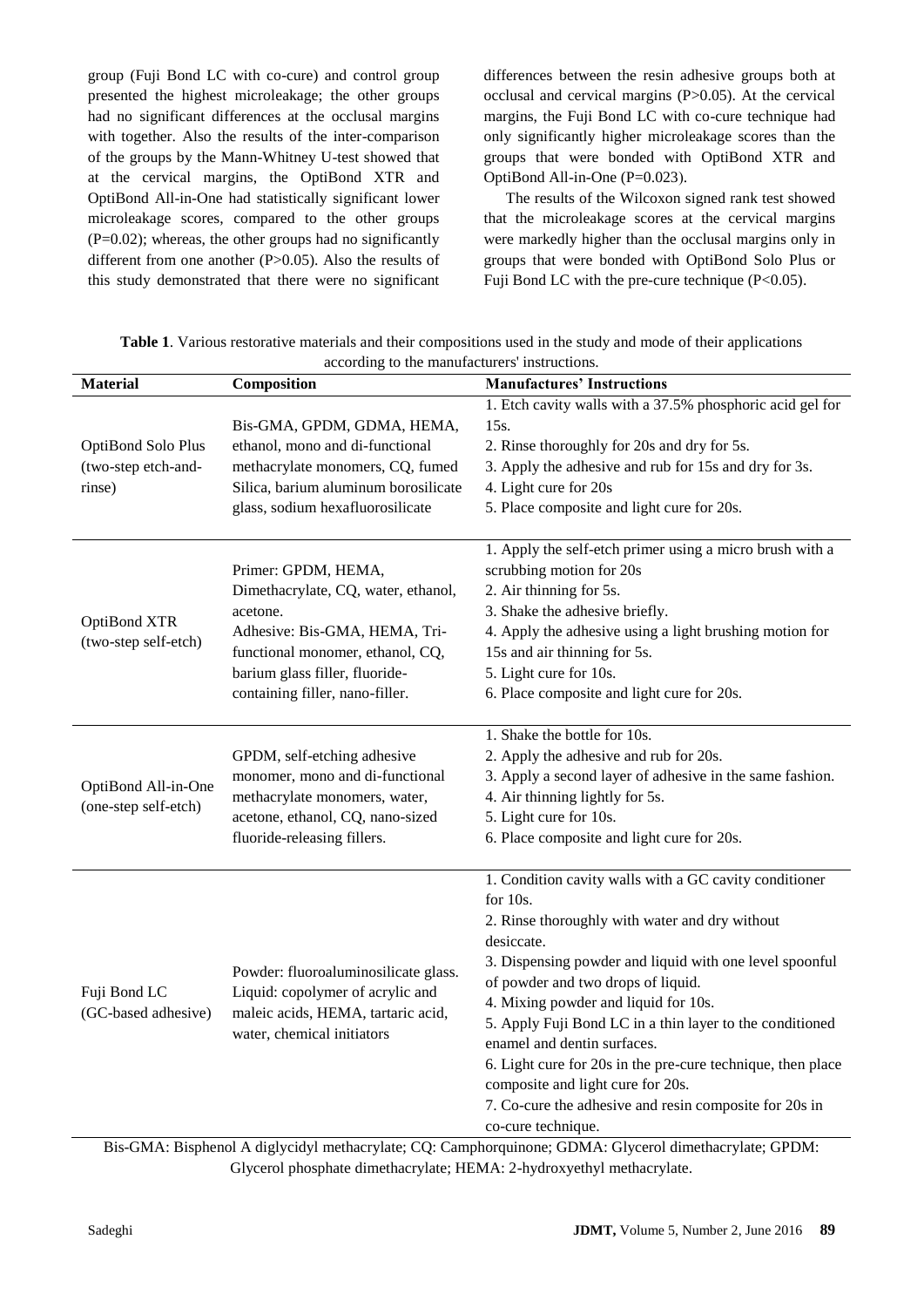different resin adhesives versus a glass ionomer-based adhesive (n=12). Groups Occlusal Margins Cervical Margins P value\*<br> $\frac{0}{0}$  1 2 3 0 1 2 3 0 1 2 3 0 1 2 3 Control 4 4 1 3 3 1 4 4 0.222<sup> $\ddagger$ </sup> OptiBond Solo Plus  $10 \t 1 \t 1 \t 0 \t 3 \t 6 \t 3 \t 0 \t 0.021^{\dagger}$ OptiBond XTR 10 2 0 0 8 2 1 1 0.102<sup>‡</sup> OptiBond All-in-One  $10 \t 1 \t 1 \t 0 \t 8 \t 2 \t 1 \t 1 \t 0.334^{\frac{1}{4}}$ Fuji Bond LC as Pre-cure 9 3 0 0 6 1 4 1 0.047<sup>†</sup> Fuji Bond LC as Co-cure  $\begin{pmatrix} 4 & 3 & 3 & 2 & 5 & 1 & 5 & 1 & 0.914 \end{pmatrix}^{\frac{1}{4}}$ 

**Table 2**. Frequency of microleakage scores and p value of Wilcoxon signed rank test of the three

\*Wilcoxon signed rank test; <sup>†</sup>significant; <sup>‡</sup>non-significant

Table 3. The mean $\pm$ SD of microleakage scores of the three different resin adhesives versus a glass ionomer-based adhesive (n=12).

| Groups                    | <b>Occlusal Margins</b> | <b>Cervical Margins</b> |  |  |
|---------------------------|-------------------------|-------------------------|--|--|
| Control                   | $1.25 \pm 1.22$         | $1.75 \pm 1.22$         |  |  |
| <b>OptiBond Solo Plus</b> | $0.25 \pm 0.62$         | $1.00 \pm 0.74$         |  |  |
| OptiBond XTR              | $0.17 \pm 0.39$         | $0.58 \pm 1.00$         |  |  |
| OptiBond All-in-One       | $0.25 \pm 0.62$         | $0.58 \pm 1.00$         |  |  |
| Fuji Bond LC as Pre-cure  | $0.25 \pm 0.45$         | $1.00 \pm 1.13$         |  |  |
| Fuji Bond LC as Co-cure   | $1.25 \pm 1.14$         | $1.17 \pm 1.12$         |  |  |

# **Discussion**

Despite vast advancements in restorative techniques and adhesive materials, microleakage has not been fully resolved due to the situation of oral environment. However, attempts to produce an ideal restorative material should be continued by manufactures that a permanent and perfect seal is created between the restoration margin and the tooth structure (9, 18). The investigators also should be with laboratory tests and clinical trials predict the clinical performance of new dental materials (20).

The results performing of the present study demonstrate that neither the resin adhesives nor the glass ionomer-based adhesive were capable of eliminating marginal microleakage completely in class V composite restorations. This finding is in agreement with the other previous studies (1, 2, 5, 19). In addition, this study revealed significant differences among the test groups in microleakage scores at occlusal margins; but no significant differences were found at cervical margins. Adhesion to enamel is a relatively simple process and durability of adhesive systems to enamel has proven to be effective to enhance bond strength and decrease leakage at the enamel-restoration interface

(3,9). In contrast to enamel, adhering composite resin to dentin is still a universal challenge, because dentin is a vital tissue with a heterogeneous nature which bonding to it is always problematic and difficult (3, 21).

The present study demonstrated that the microleakage scores obtained from the resin adhesives and the Fuji Bond LC with the pre-cure technique were significantly lower than the Fuji Bond LC adhesive with the co-cure technique and the control group at occlusal margins; on the other hand, the Fuji Bond LC with the pre-cure and resin adhesive groups had not significant differences with together at the occlusal margins. These findings support the effectiveness of these adhesive systems to reduce microleakage at the enamel margins. The results of the inter-comparison of the groups revealed that at cervical margins, only the groups that were bonded with OptiBond XTR and OptiBond All-in-One had significantly lesser microleakage scores than the other test groups. This implies that the new generations of resin adhesive systems are promising materials for bonding to dentin as well as to enamel and provided excellent bond strengths to both dentin and enamel; consequently, the microleakage of the restorations is reduced (22) hence, the null hypothesis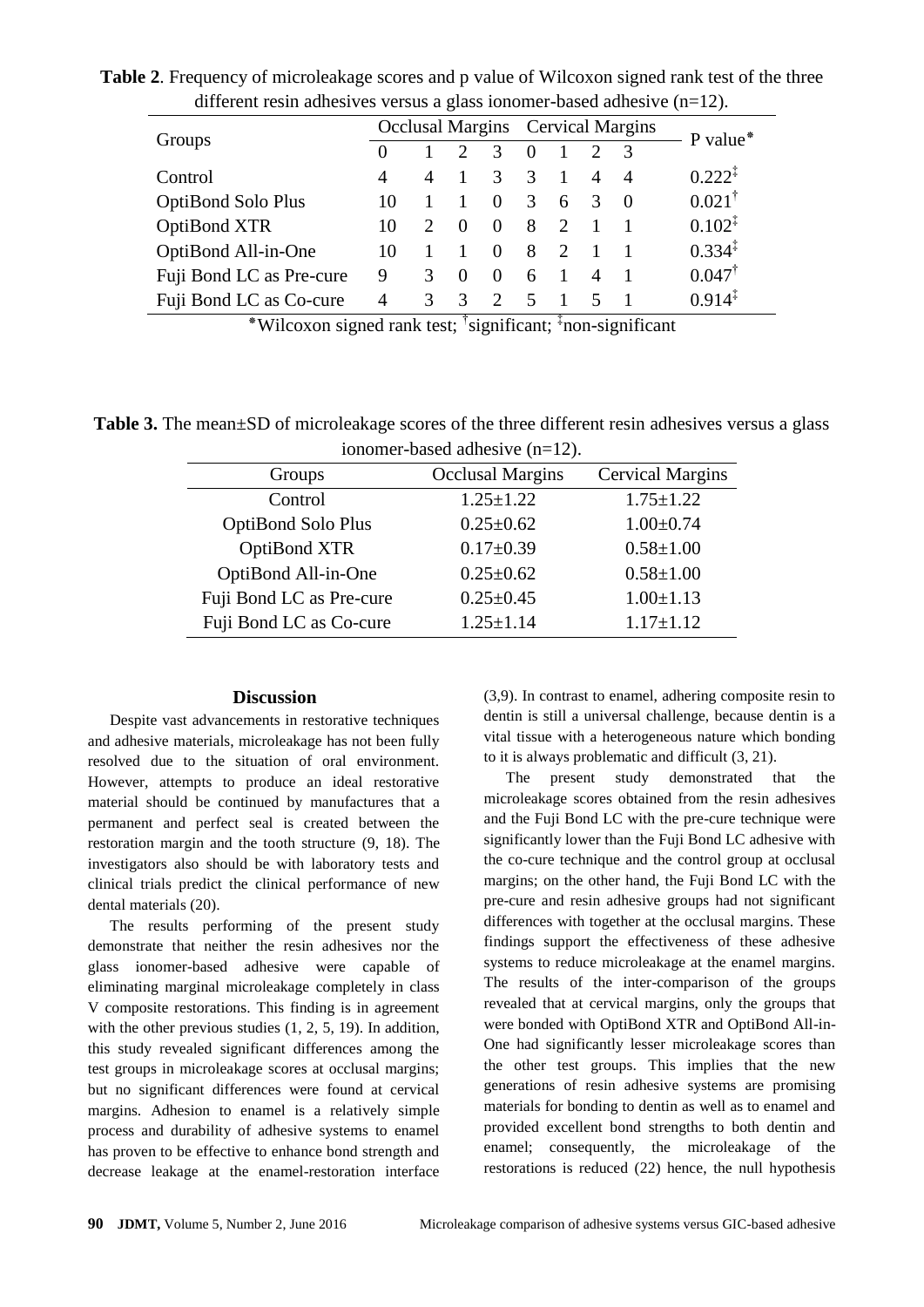was accepted. OptiBond XTR self-etch is a 2-bottle light-cure universal dental adhesive with fluoride release; it employs GPDM technology, ternary solvent system, filled adhesive and optimized formulation to produce outstanding adhesion. OptiBond All-In-One is a single-component light-cure self-etch adhesive that greatly simplifies the restorative procedure by providing superior adhesion to all surfaces and substrates; it utilizes GPDM dental adhesive monomers and filler technology, delivering excellent penetration into dentinal tubules, for extraordinary bond strength and protection against microleakage and post-operative sensitivity and creates a deeper etched surface for higher mechanical retention (3, 7, 23).

The inter-comparison of the pre and co-cure techniques of Fuji Bond LC showed pre-curing technique provided better marginal sealing at occlusal margins. In agreement with this study, Satish *et al.* reported that the Fuji bond LC with pre-cure technique was most effective in reducing microleakage, and it exhibited the least microleakage than Prompt L-Pop and Single Bond, but statistically there is no difference between Fuji bond LC and Single Bond and among all the groups tested the Fuji bond LC performed better (24). Another study also states that the Fuji Bond LC with pre-cure technique exhibited lesser microleakage than Syntac single component adhesive and, it may be effective in reducing gingival microleakage in class V situations with gingival margins in cementum and dentin (25). In this study, combinations of the various materials were selected based on the same manufacturer's products (Kerr Italia S.p.A.). The only exception was Fuji Bond LC bonding agent (GC Corporation, Tokyo, Japan). Point 4 resin composite contains approximately 76% by weight (57% by volume) inorganic filler with an average particle size of 0.4 microns (3, 7, 23).

Fuji Bond LC is a diluted version of the restorative RMGIC that has been introduced as an alternative to traditional resin adhesives. It produces a hybrid layer upon the partial demineralization achieved through the use of 20% polyalkenoic acid conditioner. The Fuji Bond LC also contains Hydroxy Ethyl Methacrylate in its composition, similar to the fifth-generation and sixthgeneration bonding agents, which provide for good wetting of dentin surface  $(16, 17)$ .

.In this study, the Fuji Bond LC with co-cure and control group presented greater microleakage than other groups. It is seem that the GIC-based adhesive is removed from some part of the dentin surface during resin composite placement and cause of adhesive detachment from the underlying tooth structure. However, this state could be the reasons for having the highest leakage similar to the control group. Tulunoglu *et al.* also resulted that the Fuji Bond LC with pre-cure technique exhibited significantly greater microleakage scores than Scotchbond Multi-Purpose and Clearfil Liner Bond adhesives. In addition, there were no statistically significant differences between the pre-cure and co-cure techniques of the Fuji Bond LC(17). In addition, Yap *et al.* concluded that the marginal seal of one-step (Prime & Bond 2.0 and Bisco One-step) and RMGIC bonding systems appear to be as effective as two-step systems like Scotchbond Multi-purpose (26).

It is expected that new generations of resin bonding systems have better sealing ability, but the results of this study demonstrated that there were no significant differences between the different generations of experimental resin adhesives both at occlusal and cervical margins. A systematic review concluded that three-step etch-and-rinse adhesives and two-step selfetch adhesives have a clinically reliable and predictably good clinical performance. The clinical effectiveness of two-step etch-and-rinse adhesives was less favorable, while an inefficient clinical performance was noted for the one-step self-etch adhesives. Although there is a tendency towards adhesives with simplified application procedures, simplification so far appears to induce loss of effectiveness (11).

In this study, the OptiBond XTR and OptiBond Allin-One performed similarly microleakage at occlusal and cervical margins, while OptiBond Solo Plus and Fuji Bond LC with the pre-cure technique demonstrated better seal to enamel than to dentin. However, there are also controversial studies regarding differences in microleakage at occlusal and cervical margins. (1, 2, 4, 8, 19) The microleakage observed at the cervical margins may be related to the mainly organic nature of the dentin substrate. When polymerized, the composite resin shrinks toward the superior bond at the enamel margins and away from the weaker bond at the dentinal/cementum margins. Therefore, leakage occur at the less strongly bonded dentinal and cementa1 margins (27). OptiBond Solo Plus is a single-component adhesive, which is 15% filled with the same 0.4 micron filler found in the Kerr Point 4 composite. The filler not only reinforces the hybrid zone but also penetrates the dentin tubules, creating a true "structured bond" and provides the highest level of protection against microleakage (3, 7, 23).

These findings of this study encourage the use of Fuji bond LC with the pre-cure technique as a bonding agent for marginal seal in class V composite restorations. Nevertheless, the performance of the Fuji Bond LC with pre and co-cure techniques should be evaluated further with long-term storage in the laboratory and with clinical trials. This study encourage application of the Fuji bond LC adhesive with pre-cure technique instead of the resin adhesives for marginal seal in class V composite restorations.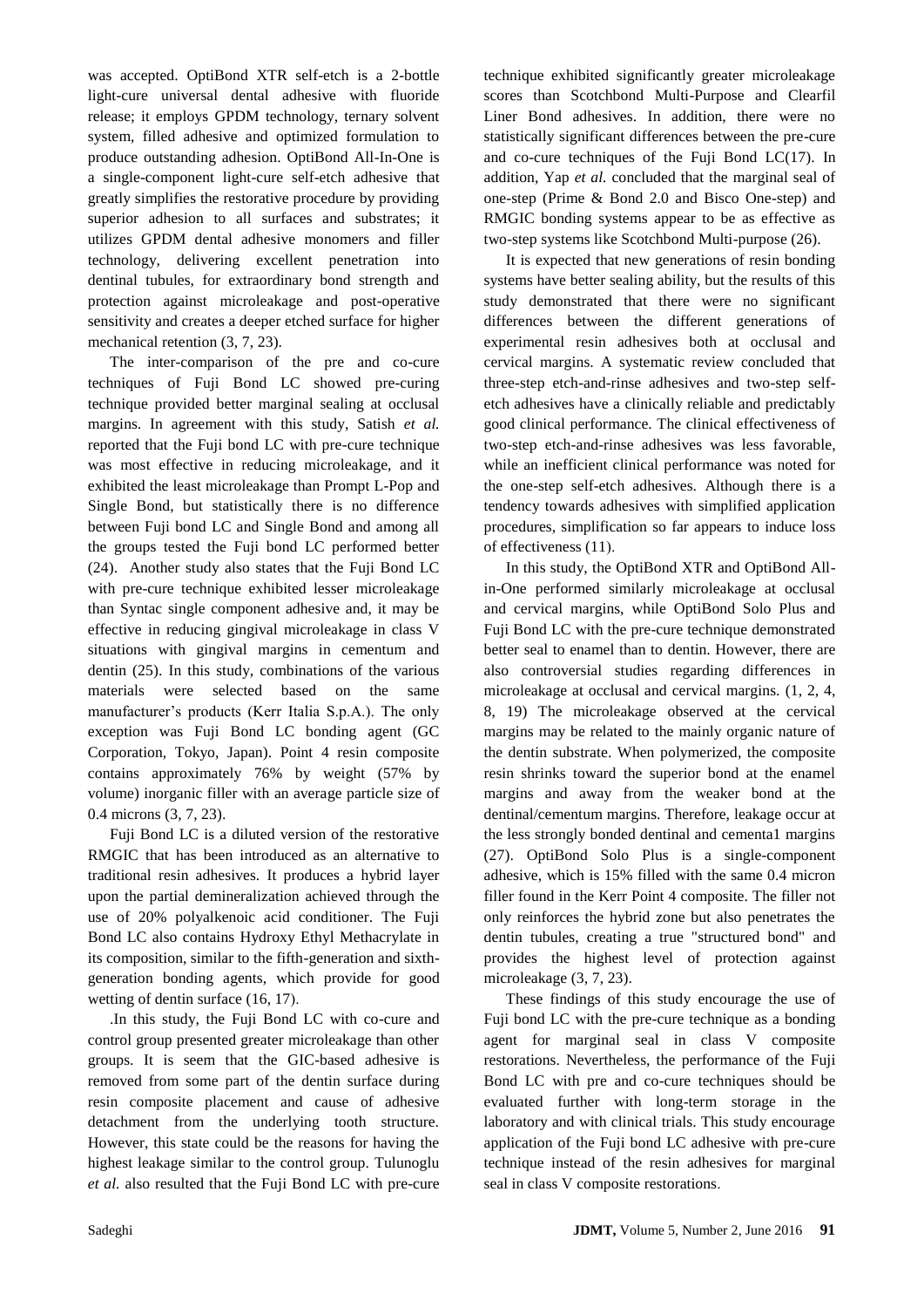# **Conclusion**

Within the limitations of this *in-vitro* study, the following conclusions were drawn:

- 1- None of the tested adhesives were capable of completely eliminating marginal microleakage.
- 2- At the occlusal margins, the Fuji Bond LC with cocure technique and at the cervical margins, this group and the control group had the highest microleakage scores.
- 3- The Fuji Bond LC with pre-cur technique provided better microleakage properties than the co-cure.
- 4- There were no significant differences between the resin adhesives both at occlusal and cervical margins.
- 5- The microleakage scores at the cervical margins were markedly higher than the occlusal margins in the specimens that were bonded with OptiBond Solo Plus and Fuji Bond LC with pre-cure technique.

Therefore, according to advantages of RMGIC, this study encourage application of the Fuji bond LC adhesive with pre-cure technique instead of the resin adhesives for marginal seal in class V composite restorations.

#### **References**

- 1. Owens BM, Johnson WW. Effect of single step adhesives on the marginal permeability of Class V resin composites. Oper Dent 2007; 32: 67-72.
- 2. Sanchez-Ayala A, Farias-Neto A, Vilanova LS, Gomes JC, Gomes OM. Marginal microleakage of class V resin-based composite restorations bonded with six one-step self-etch systems. Braz Oral Res 2013; 27: 225-30.
- 3. Swift EJ, Jr. Dentin/enamel adhesives: review of the literature. Pediatr Dent 2002; 24: 456-61.
- 4. Deliperi S, Bardwell DN, Wegley C. Restoration interface microleakage using one total-etch and three self-etch adhesives. Oper Dent 2007; 32: 179- 84.
- 5. Tulunoglu O, Tulunoglu I, Ulusu T, Genc Y. Penetration of radiocalcium at the margins of resin and glass ionomer dentine bonding agents in primary and permanent teeth. J Dent 2000; 28: 481-6.
- 6. Sattabanasuk V, Shimada Y, Tagami J. The bond of resin to different dentin surface characteristics. Oper Dent 2004; 29: 333-41.
- 7. Leinfelder KF, Kurdziolek SM. Self-etching bonding agents. Compend Contin Educ Dent 2003; 24: 447-54.
- 8. Owens BM, Johnson WW, Harris EF. Marginal permeability of self-etch and total-etch adhesive systems. Oper Dent 2006; 31: 60-7.
- 9. Van Meerbeek B, De Munck J, Yoshida Y, Inoue S, Vargas M, Vijay P. *et al.* Buonocore memorial lecture. Adhesion to enamel and dentin: current status and future challenges. Oper Dent 2003; 28: 215-35.
- 10. Pashley DH, Tay FR. Aggressiveness of contemporary self-etching adhesives. Part II: etching effects on unground enamel. Dent Mater 2001; 17: 430-44.
- 11. Peumans M, Kanumilli P, De Munck J, Van Landuyt K, Lambrechts P, Van Meerbeek B. Clinical effectiveness of contemporary adhesives: a systematic review of current clinical trials. Dent Mater 2005; 21: 864-81.
- 12. Van Landuyt KL, Mine A, De Munck J, Jaecques S, Peumans M, Lambrechts P. *et al.* Are one-step adhesives easier to use and better performing? Multifactorial assessment of contemporary one-step self-etching adhesives. J Adhes Dent 2009; 11: 175- 90.
- 13. Senawongse P, Harnirattisai C, Shimada Y, Tagami J. Effective bond strength of current adhesive systems on deciduous and permanent dentin. Oper Dent 2004; 29: 196-202.
- 14. Perdigao J, Geraldeli S. Bonding characteristics of self-etching adhesives to intact versus prepared enamel. J Esthet Restor Dent 2003; 15: 32-41.
- 15. Tay FR, Pashley DH. Aggressiveness of contemporary self-etching systems. I: Depth of penetration beyond dentin smear layers. Dent Mater 2001; 17: 296-308.
- 16. Sidhu SK, Pilecki P, Cheng PC, Watson TF. The morphology and stability of resin-modified glassionomer adhesive at the dentin/resin-based composite interface. Am J Dent 2002; 15: 129-36.